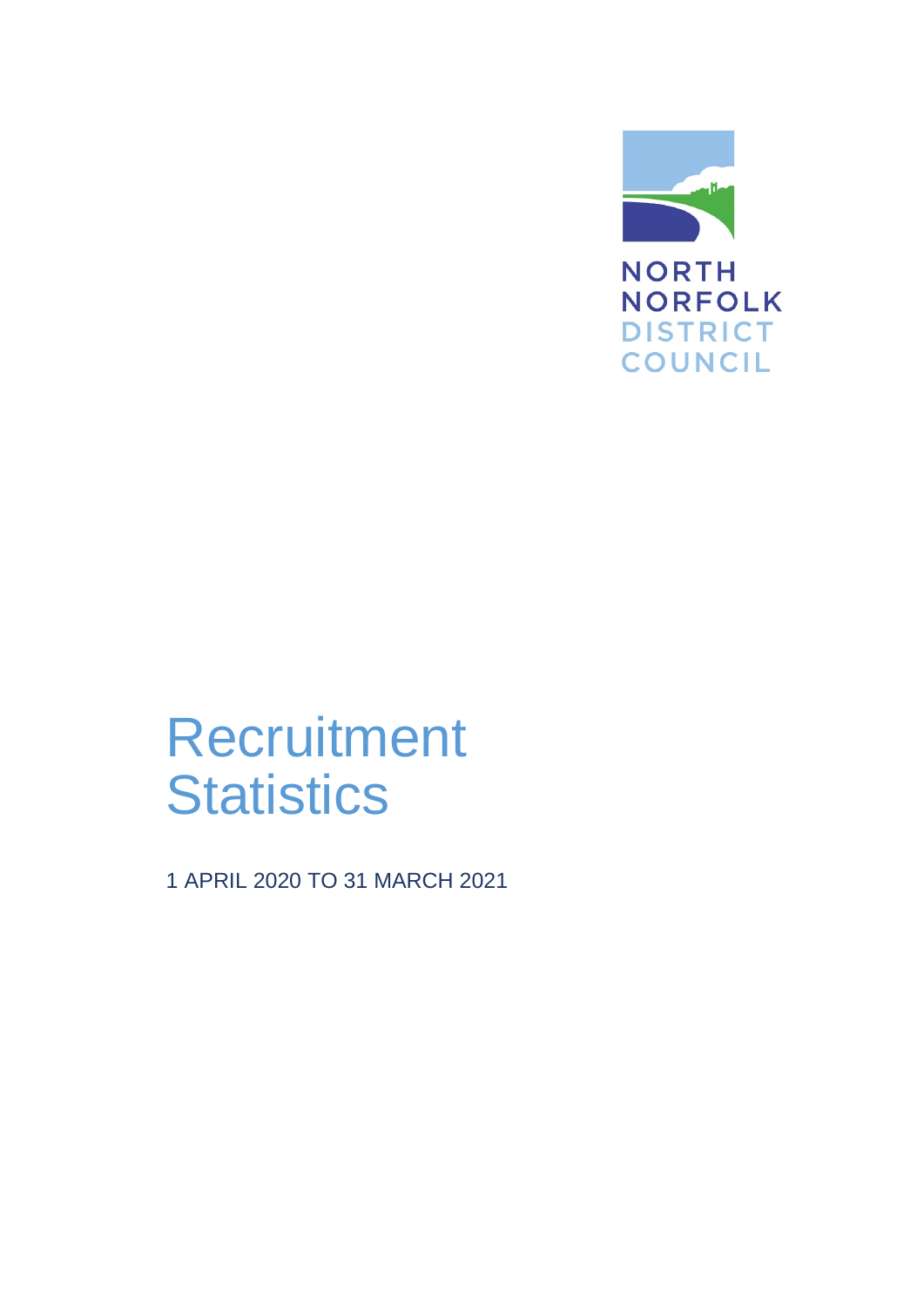

### **What is covered in this report?**

The statistics in this report cover the following areas\*:

- **1.** Recruitment Statistics by;
	- a. Gender
	- b. Ethnicity
	- c. Religion/belief
	- d. Sexual orientation
	- e. Disability
	- f. Age

\*Including applications (Received, Shortlisted and Successful)

- **2.** Recruitment time to hire data by Service Area
- **3.** Recruitment source data by Service Area

#### **Why do we collect this information?**

As well as helping the organisation track success in recruiting into posts, the information is useful to evaluate the recruitment process and assist with future planning such as departmental popularity and interest from the local market.

Please note that throughout the report PNTS refers to those who have selected "Prefer not to say" as an option when providing their information.

The following data is collected using an Equalities Monitoring form provided to applicants during the recruitment process. Some applicants choose not to provide this form to us, and those applicants are identified throughout the report using "NOT PROVIDED". We are currently looking into ways to improve the response rates of applicant equality data and hope to improve this going forward.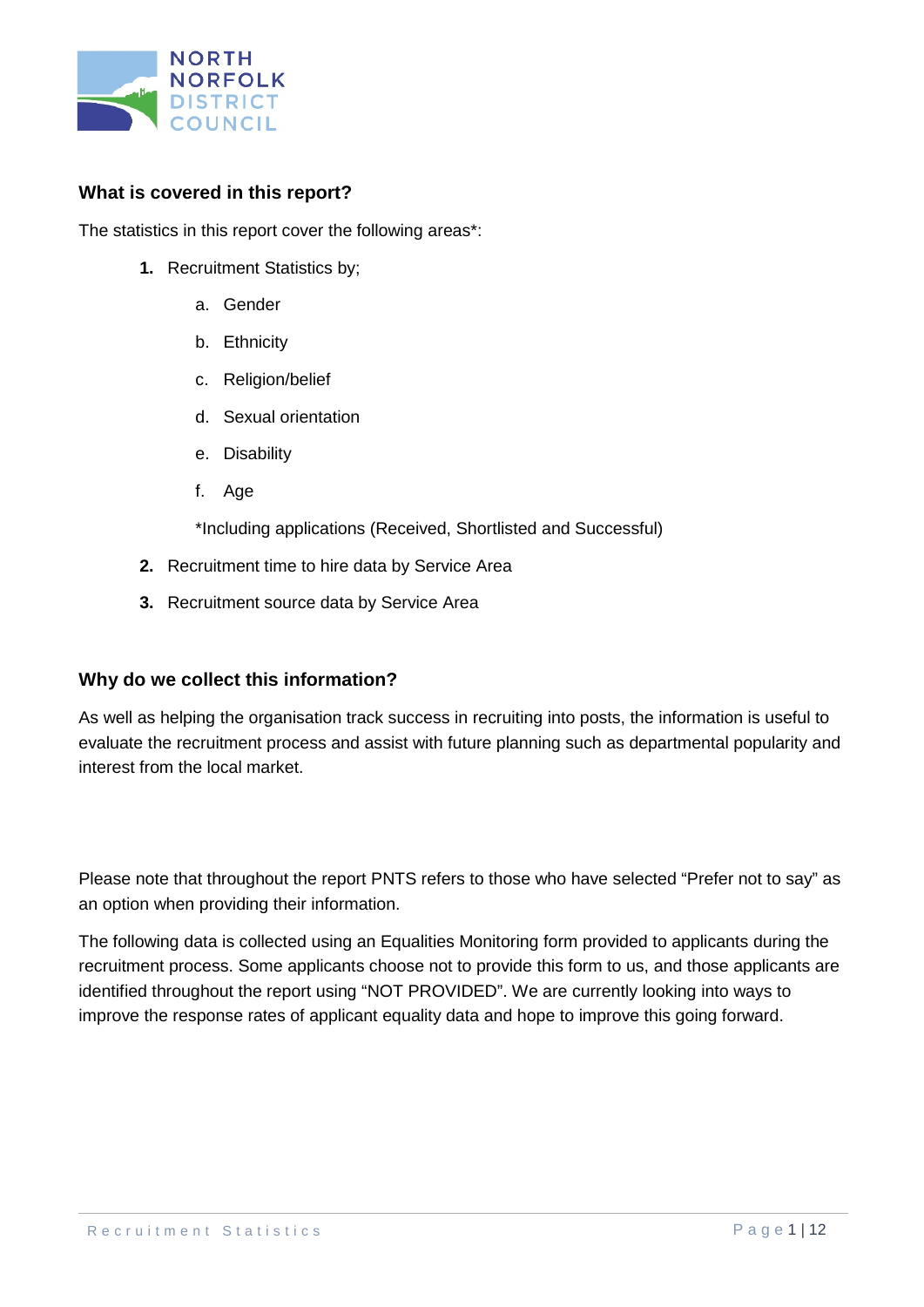

### **1. Recruitment Statistics**

#### **a. Recruitment Statistics by Gender**

**Chart 1** shows the gender split of the applicants and shows that this year 12% more men applied for roles than women at North Norfolk District Council. This is the opposite of the year 2019/20 where we had 57% female and 43% male applicants.



**Chart 2** shows a similar split in regards to male and female applicants who have been shortlisted.

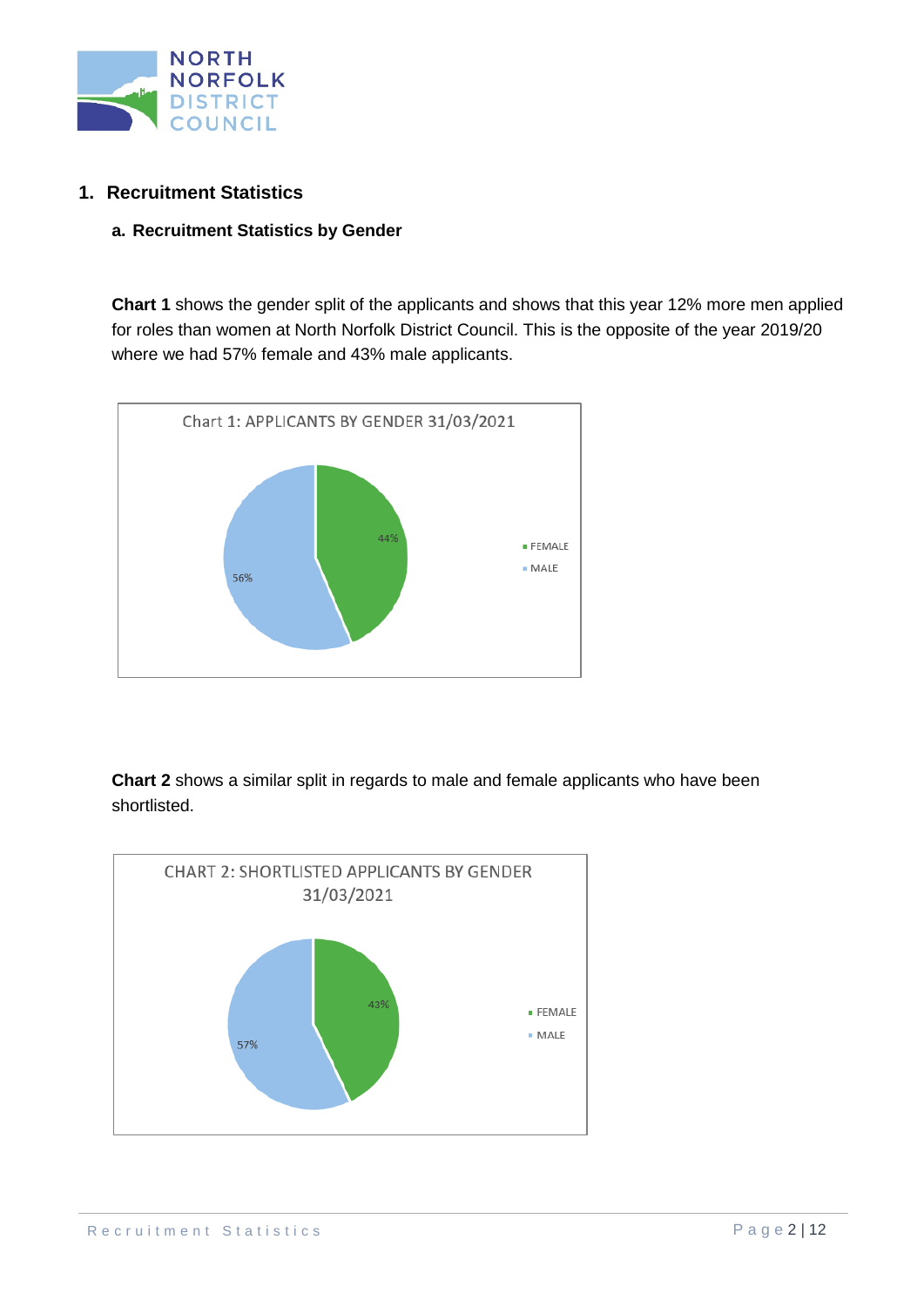

**Chart 3** shows that there are more males were offered positions overall. The split between male and female successful candidates for 2020/21 is 69% male and 31% female. This is quite a contrast to 2019/20 where it was 60% female and 40% male.



#### **b. Recruitment Statistics by Ethnicity**

**Chart 4** shows the ethnicity of the applicants at North Norfolk District Council. This shows that the majority of applicants that provided their equalities data consider themselves to be of 'White British' origin.

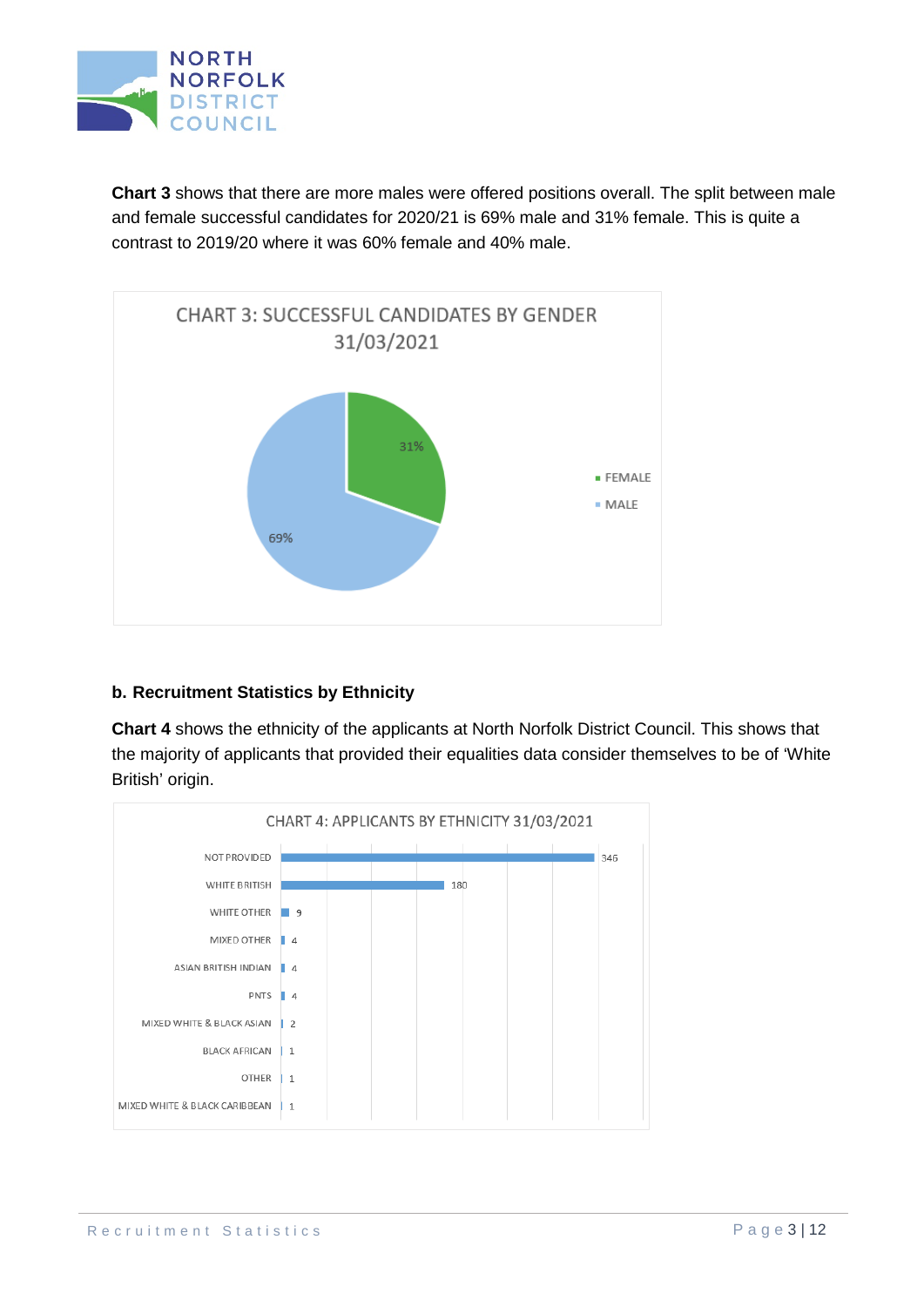

**Chart 5** shows the ethnicity of applicants at North Norfolk District Council who have been shortlisted.



**Chart 6** shows the ethnicity of applicants at North Norfolk District Council who were offered positions overall.

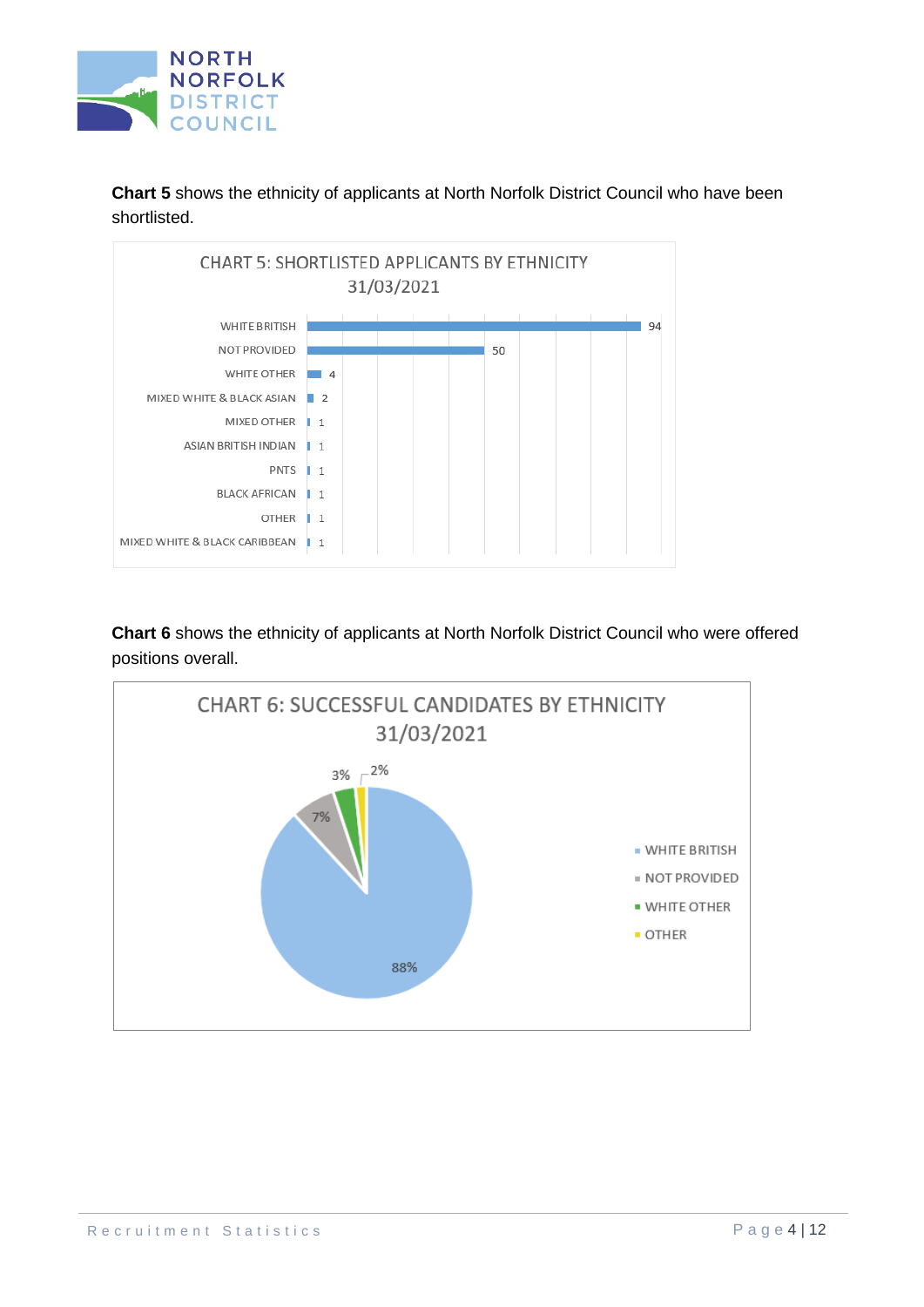

### **c. Recruitment Statistics by Religion / Belief**

**Chart 7** shows the religion/belief of the applicants at North Norfolk District Council.



**Chart 8** shows the religion/belief of the applicants who have been shortlisted. This chart shows the majority of applicants who have chosen to declare their religion/belief have declared themselves as none.

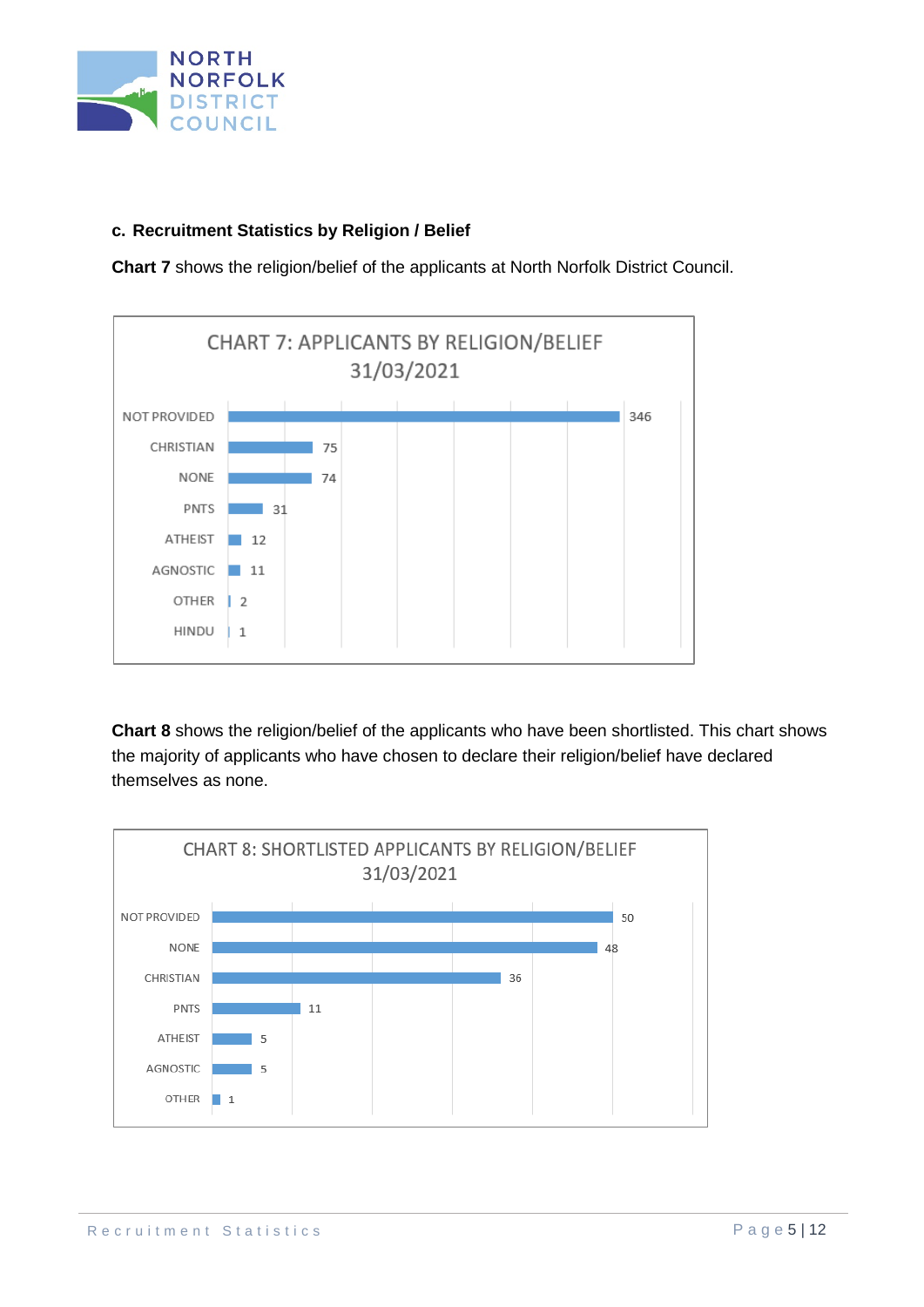



**Chart 9** shows the religion/belief of successful applicants.

#### **d. Recruitment Statistics by Sexual Orientation**

**Chart 10** shows the sexual orientation split of applicants and shows that only 2% of applicants declared themselves bisexual, gay male, gay female/lesbian or other.

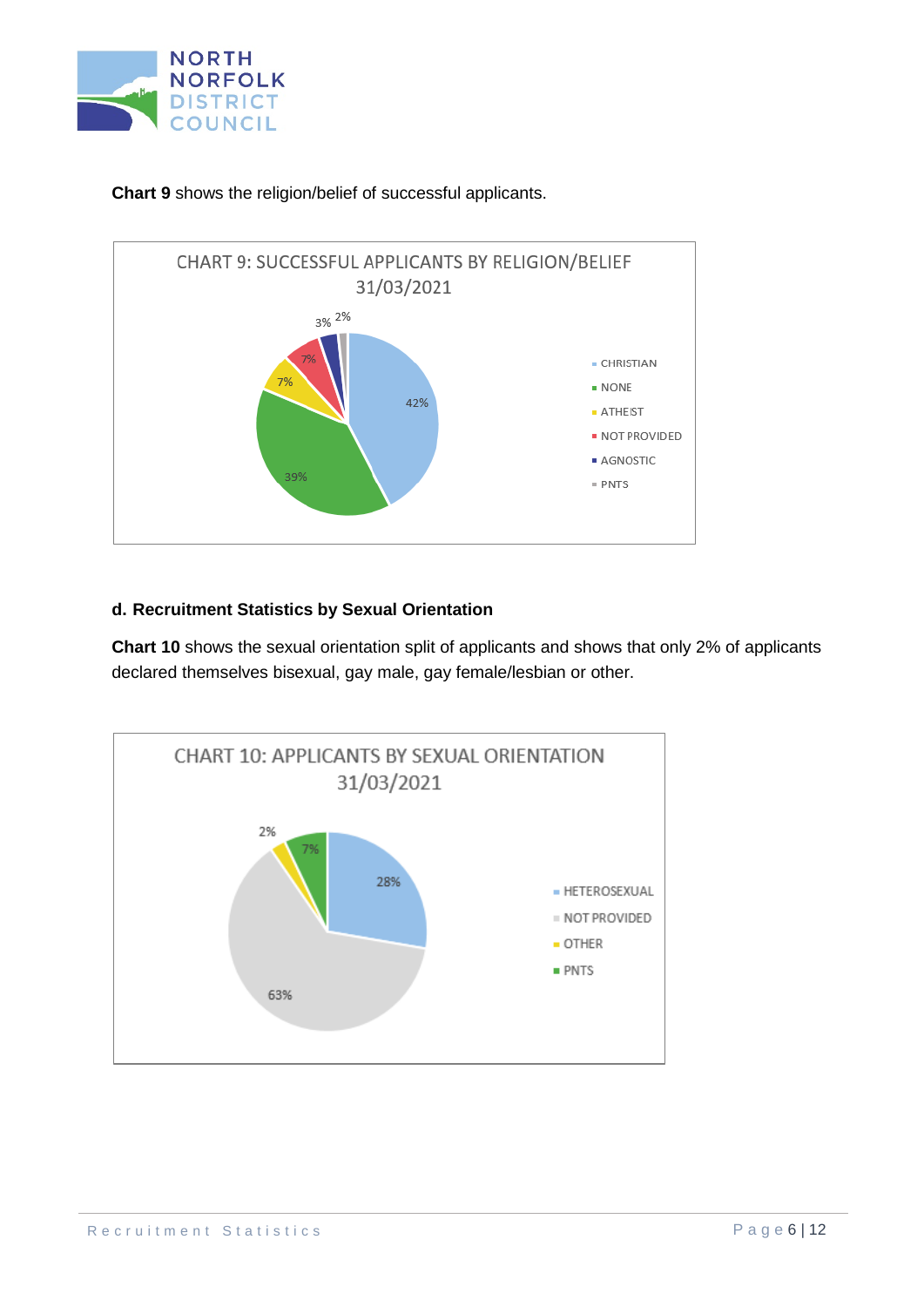

**Chart 11** shows the sexual orientation split of shortlisted applicants and shows that 52% of applicants declared their sexual orientation as heterosexual and 4% declared themselves bisexual, gay male, gay female/lesbian or other.



**Chart 12** shows the sexual orientation split of successful applicants, with 81% successful candidates declaring themselves as heterosexual and 3% declared themselves bisexual, gay male, gay female/lesbian or other.

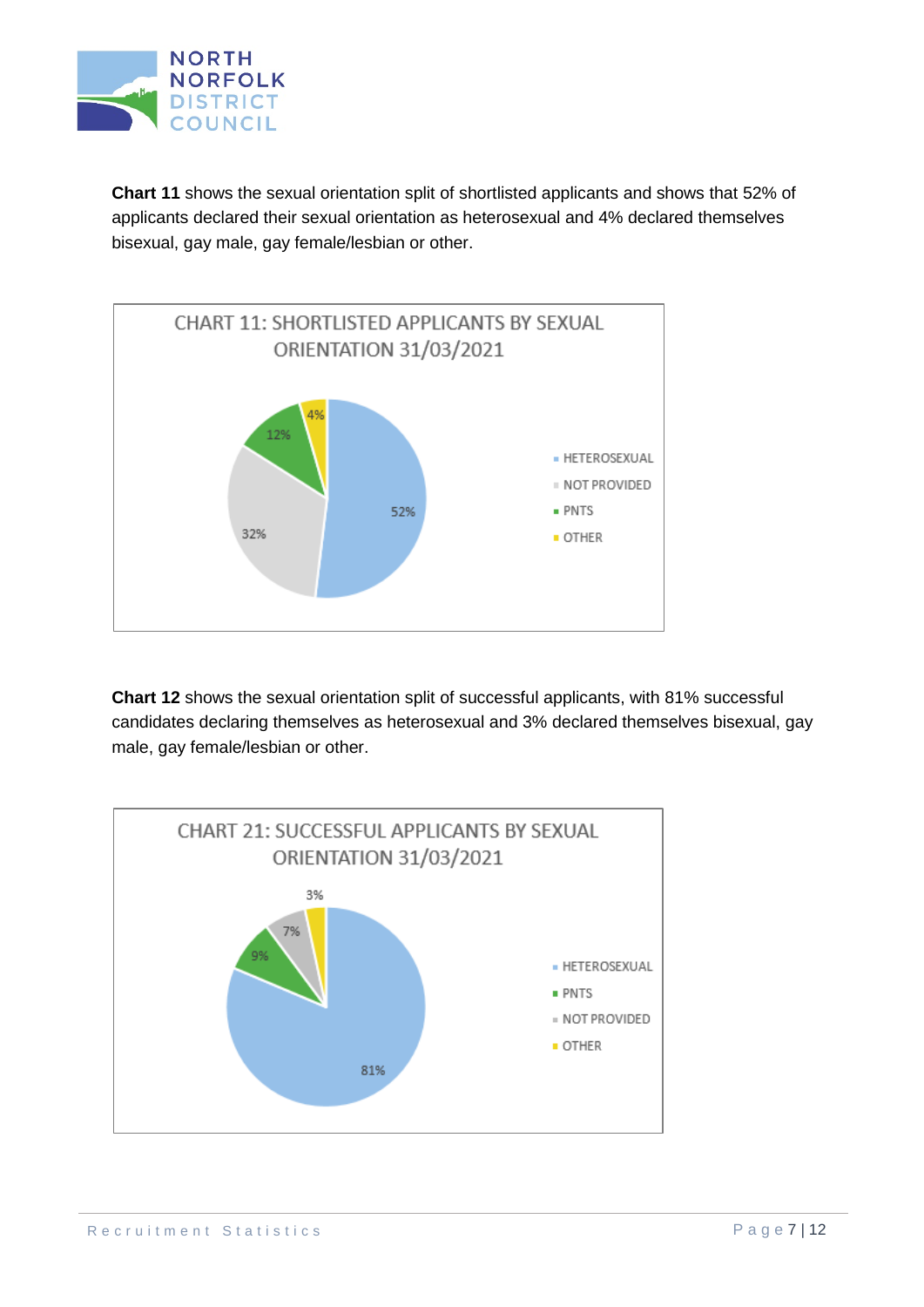

#### **e. Recruitment Statistics by Disability**

**Chart 13** shows the disability status of applicants. Only 3 applicants declared themselves as being disabled. The remainder have either not declared a disability or have decided not to disclose their disability status.



**Chart 14** shows the disability status of shortlisted applicants. 1 applicant who declared themselves as being disabled were shortlisted. The remainder have either not declared a disability or have decided not to disclose their disability status.

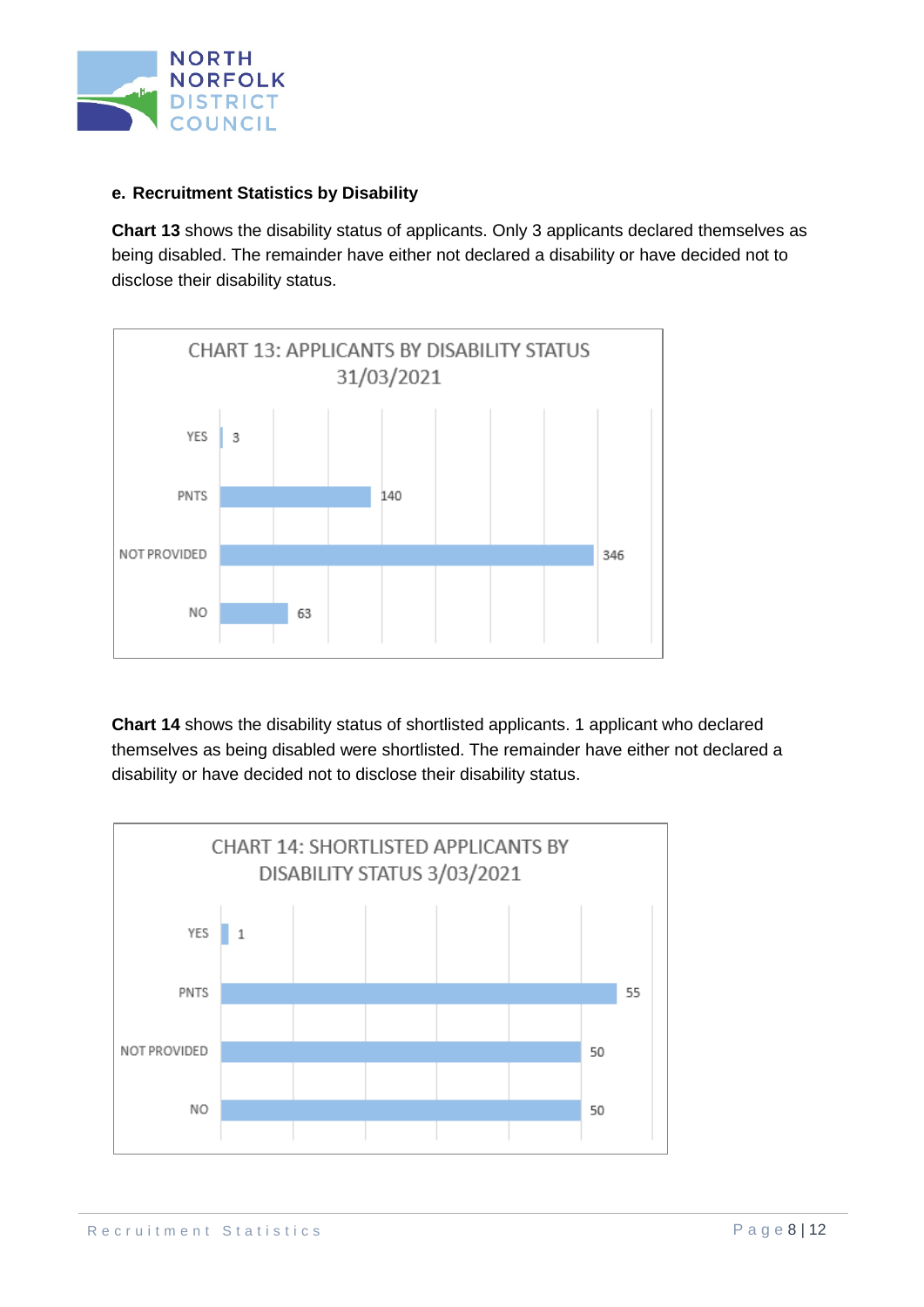

**Chart 15** shows the disability status of successful applicants. 1 successful applicant has declared themselves as being disabled, with the remaining successful candidates having either not declared a disability or have decided not to disclose their disability status.



## **f. Recruitment Statistics by Age**

**Chart 16** shows the age distribution of applicants. 53% of applicants are aged under 40 and 47% of applicants are aged 40 years or over. 53% of applicants did not declare their age.

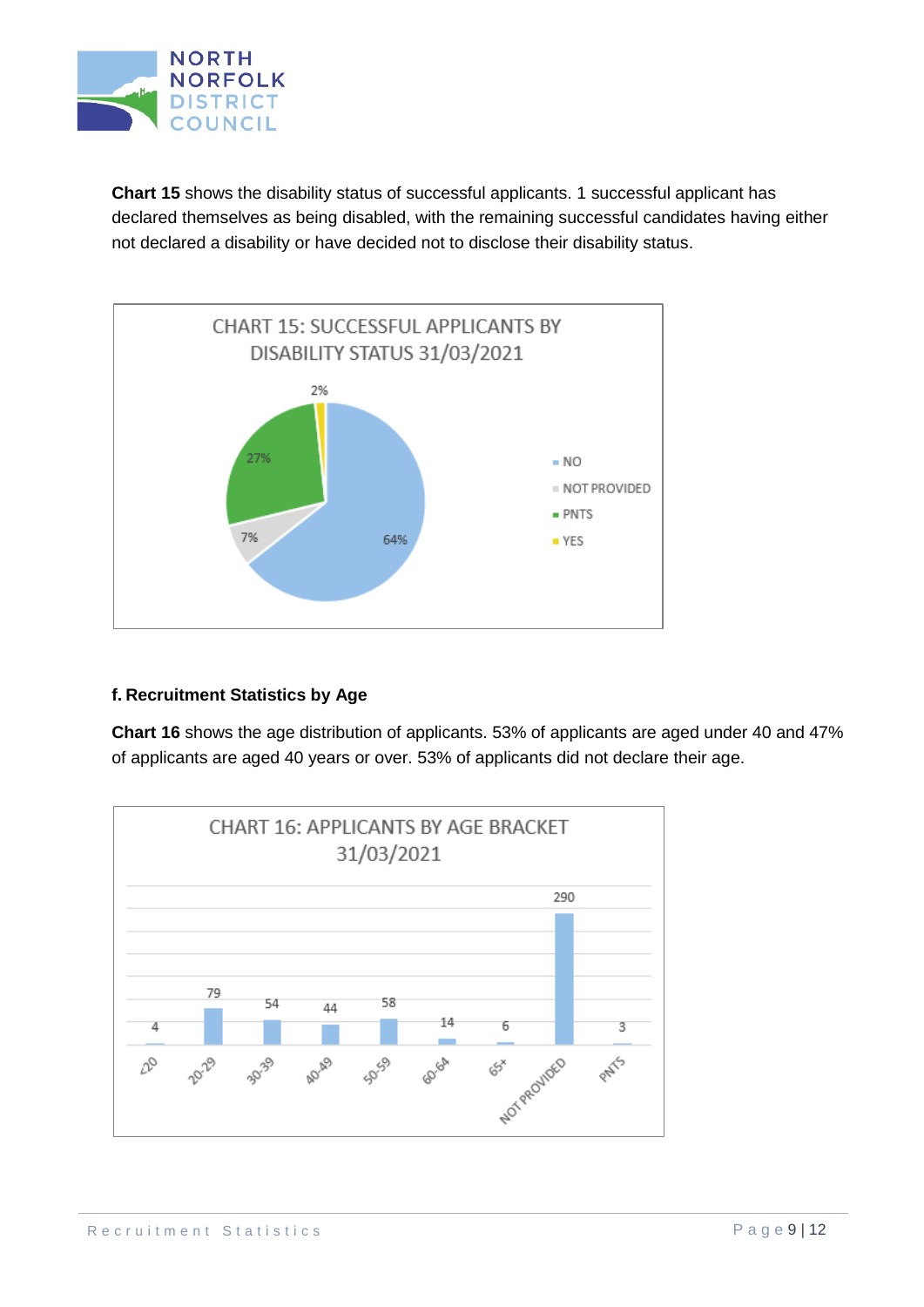

**Chart 17** shows the age distribution of shortlisted applicants. 56% of applicants that declared their age are aged 40 years or over.



**Chart 18** shows the age distribution of successful applicants and shows that there were slightly more 20-29 applicants being offered roles. 37% of successful candidates that declared their age are aged 40 years or over.

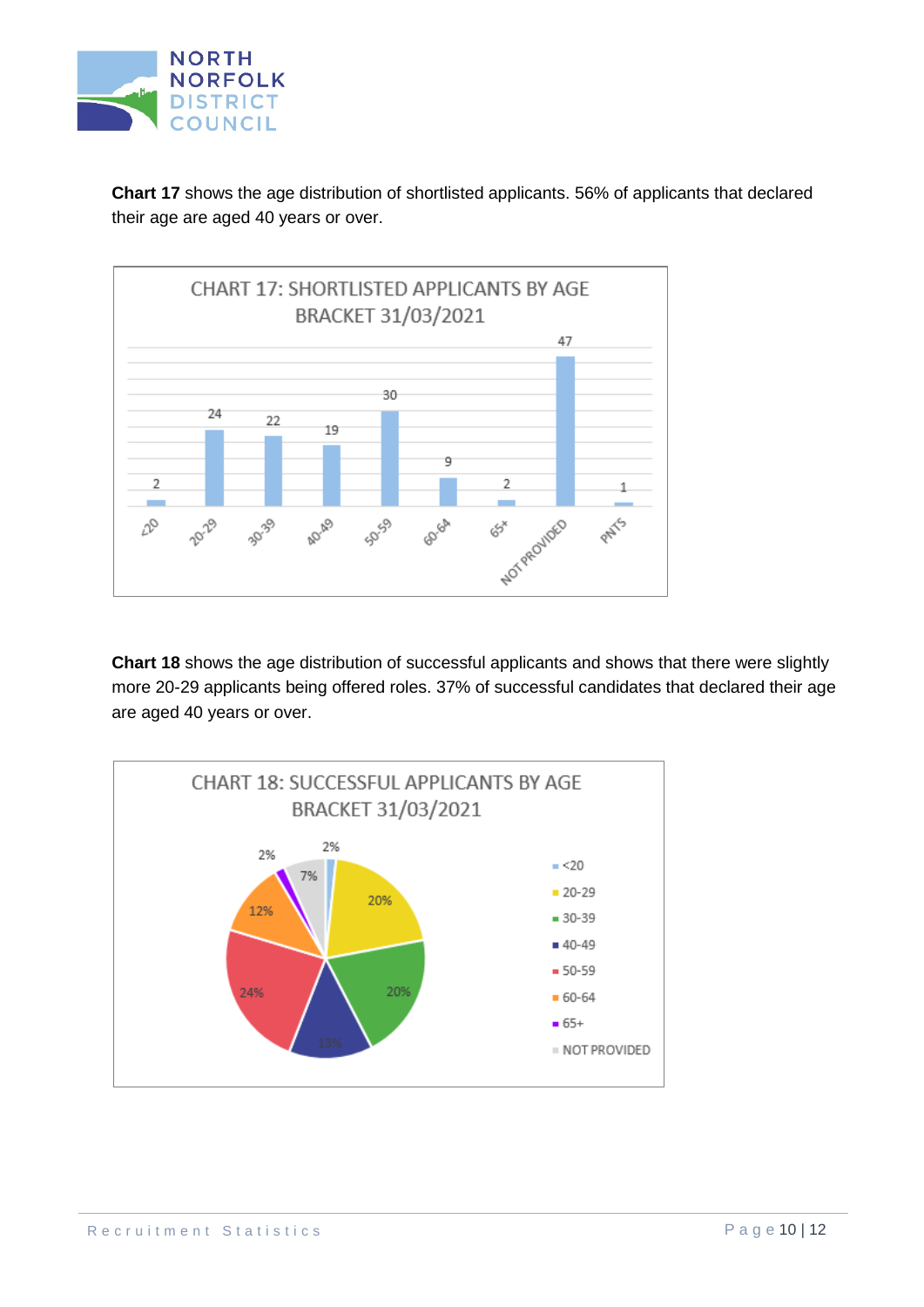

## **2. Time to Hire Data**

Time to hire data has been recorded for the last financial year 01/04/2020 – 31/03/2021. This data is a measurement of the time it has taken between an advert being opened and the successful candidate commencing in post. Please note, the time to hire data is inclusive of notice periods and does not include any time between a possible leaver and a position being advertised.

This information will allow NNDC to plan for future recruitment and to highlight areas where recruitment may take longer than expected.

Variances were found in the time to hire between Service Areas. While the overall average time to hire for NNDC was 49 days (a reduction compared to 2019/20 which was 56 days), some Service Areas had much higher numbers, for example, Revenues with 92 days and Senior Management with 87 days. This may be due to the level of positions and time required for the notice period of the successful candidate. Please note, variations in notice periods of successful candidates will affect the overall time to hire data for each service area and cannot be relied on for evidence of difficulty to hire. The data also does not include roles that were NNDC were unsuccessful in filling. In 2020/21, there were 14 vacancies that we did not fill during the first attempt to recruit, the majority of which were filled following re-advertisement.

**Chart 19** shows the **average** time to hire data by Service Area. This is shown in total number of calendar days.